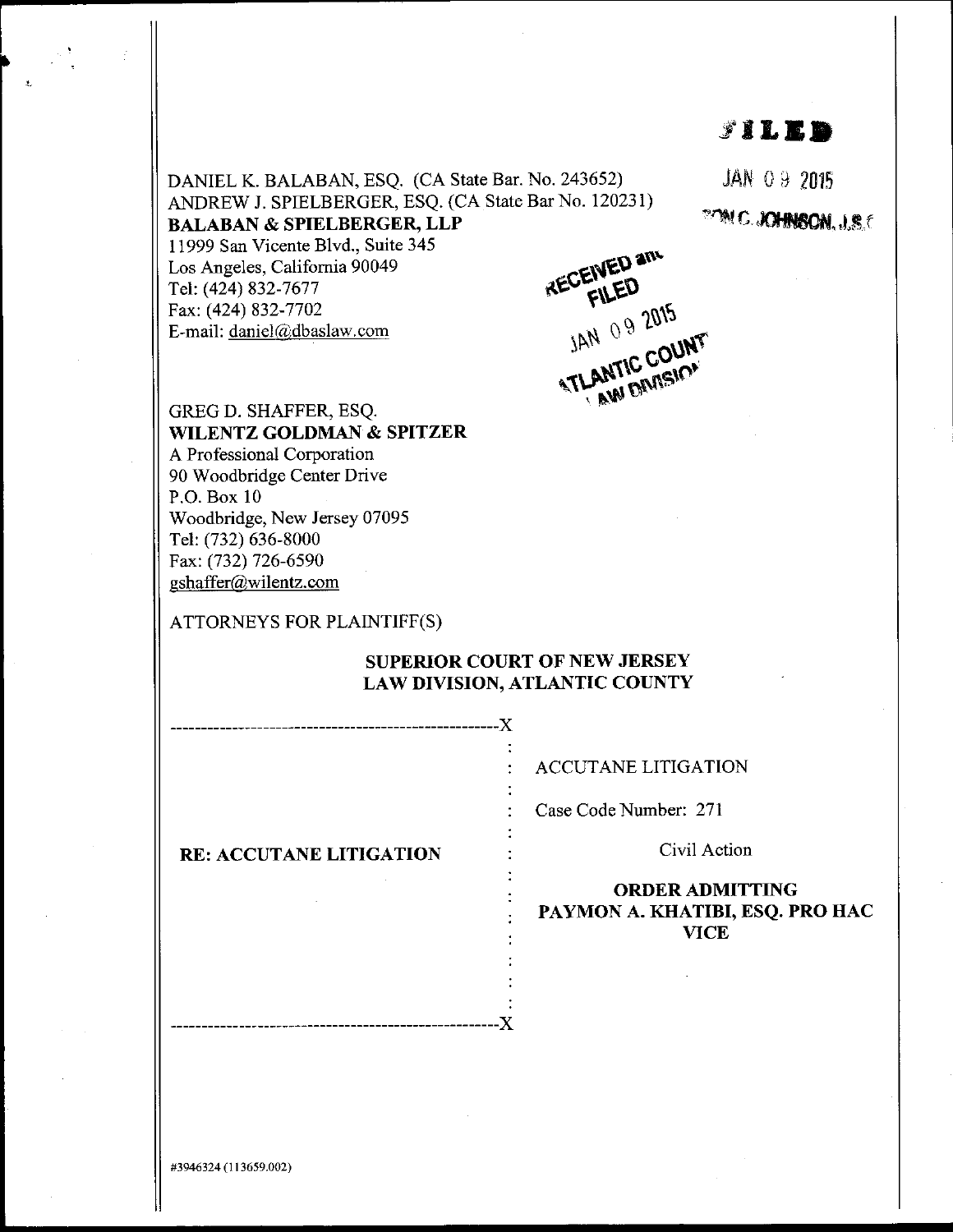This matter being opened to the Court by Gregory D. Shaffer, Esq. of Wilentz, Goldman & Spitzer, a Professional Corporation, counsel for plaintiff, identified on the attached Schedule A, on notice to all interested parties, and the Court having considered the submissions of the parties; and the Court having found that Paymon A. Khatibi, Esq. is a member in good standing of the bar of the highest court of the state in which he is domiciled and principally practices law; and for good cause shown:

It is on this  $9h$  day of  $\sqrt{dn} u \omega y$ , 2014, hereby

ORDERED that the motion is granted, and that Paymon A. Khatibi, Esq. is admitted to practice pro hac vice before this Court in this matter pursuant to R. 1:21-2, for all purposes and in the same manner as an attomey who is admitted to practice in this State and is domiciled and maintains an office for the practice of law in the State of New Jersey, provided that he shall:

1. abide by the Rules of Courts for the State of New Jersey as adopted by the Supreme Court, including all disciplinary rules;

2. consent to the appointment of the Clerk of the Supreme Court as agent upon whom service of process may be made for all actions against his frm that may arise out of participation in this matter.

3. notify this Court immediately of any matter affecting his standing at the bar of any other court; and

4, have all pleadings, motions, correspondence, briefs and other papers submitted to the Court signed by an attorney of record authorized to practice in the State of New Jersey, who shall be held responsible for them, and for the conduct of the cause, and of Paymon A. Khatibi.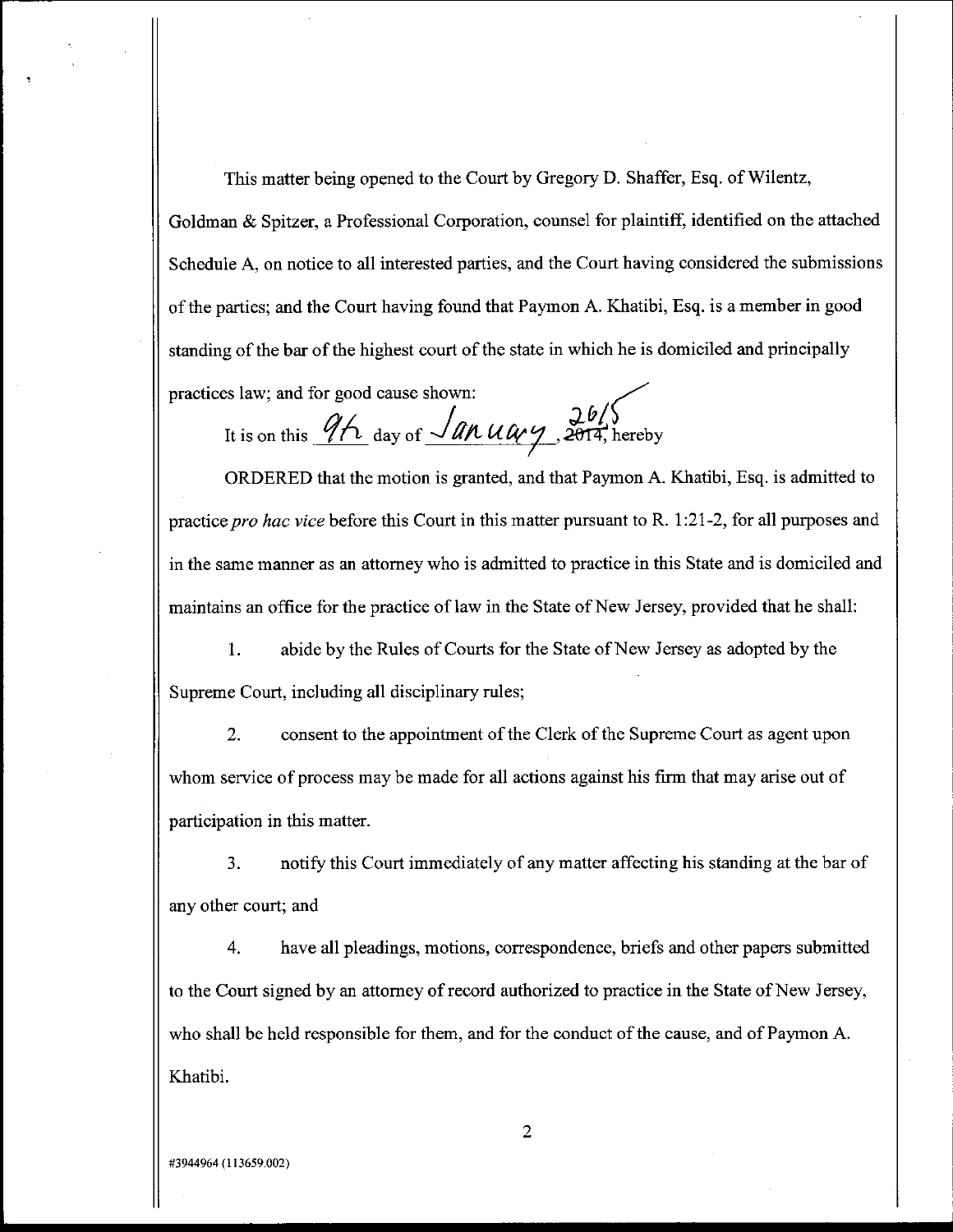IT IS FURTHER ORDERED that Paymon A. Khatibi shall comply annually with the New Jersey Rules of Court, R. 1:20-1(b), 1:28-2 and 1:28B-1(e), and pay the annual required payment to the Ethics Financial Committee and the New Jersey Fund for Client Protection. If he has not done so for this year already, he will make payment within thirty (30) days of the date of this Order.

IT IS FURTHER ORDERED that the Clerk of this Court shall forward a copy of this Order to the Treasurer of the New Jersey Fund for Client Protection; and

IT IS FURTHER ORDERED that counsel for plaintiff shall serve a copy of this Order upon all counsel of record within seven (7) days of the receipt thereof.

m C Sohn

Motion  $\frac{\qquad \qquad \text{Opposed}}{\qquad \qquad \text{Unopposed}}$